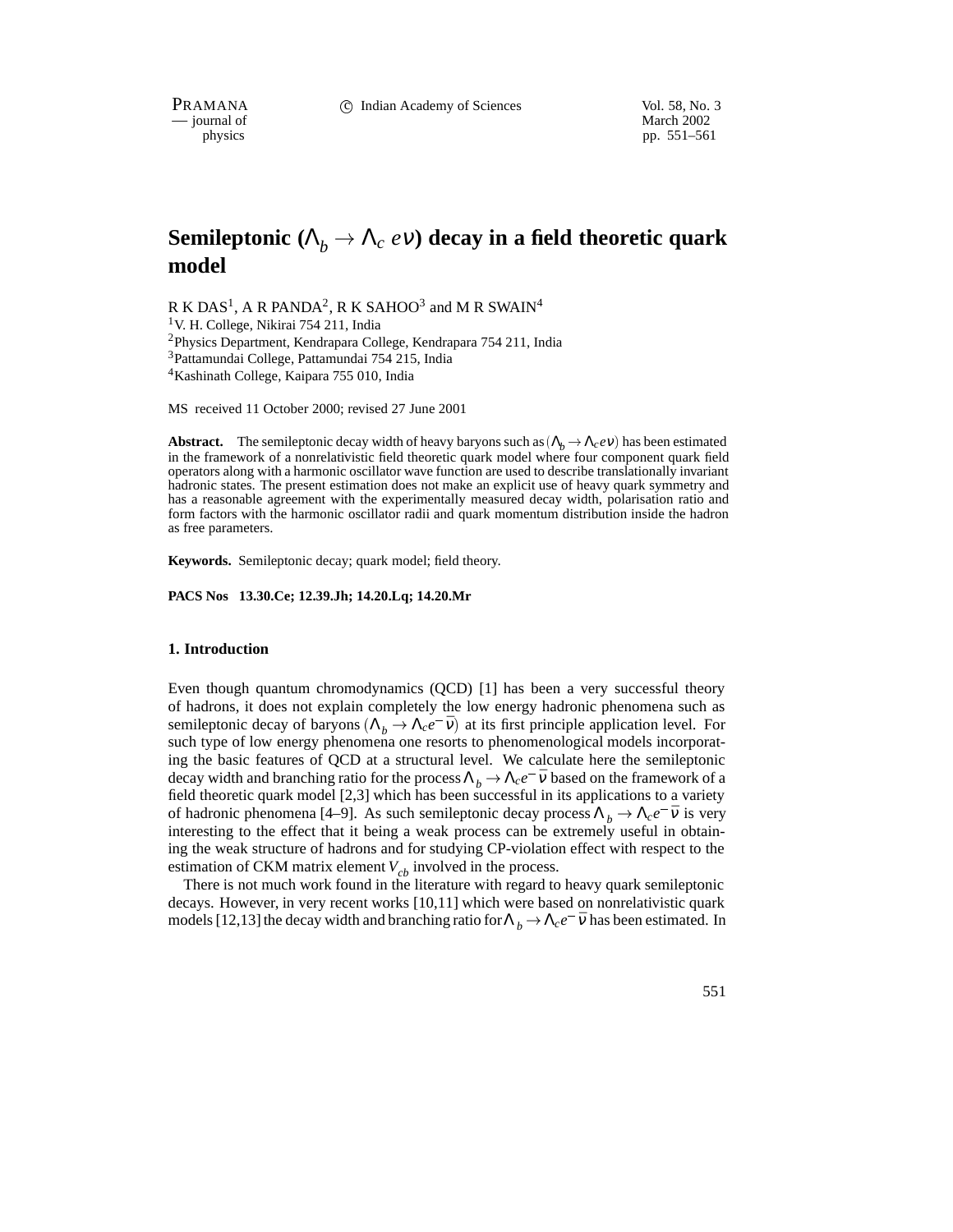view of the earlier success of the present field-theoretic quark model [2,3], the semileptonic process  $\Lambda_b \to \Lambda_c e^- \bar{v}$  is considered here as an application.

The present article is organised as follows. In  $\S2$ , we describe briefly the field-theoretic quark model to be applied. Section 3 considers the usual kinematics and in  $\S 4$ , the estimation of the decay width, branching ratio and form factors for the process  $\Lambda_b \to \Lambda_c e^- \bar{v}$  are considered. Section 5 discusses the results of the present estimation and further prospects in this regard.

#### **2. Field theoretic quark model**

The field theoretic quark model considers a quark field operator  $\Psi_q(\vec{x})$  of a quark of flavor *q* written as

$$
\Psi_q(\vec{x}) = q(\vec{x}) + \tilde{q}(\vec{x}),\tag{2.1}
$$

where  $q(\vec{x})$  and  $\tilde{q}(\vec{x})$  represent annihilation of a quark and the creation of an antiquark respectively. For  $x^0 = t = 0$ , in the Fourier space, the quark field operators are written as

$$
q(\vec{x}) = \frac{1}{(2\pi)^{3/2}} \int u(\vec{k}) q_I(\vec{k}) e^{i\vec{k}\cdot\vec{x}} d\vec{k}
$$
 (2.2)

and

$$
\tilde{q}(\vec{x}) = \frac{1}{(2\pi)^{3/2}} \int v(\vec{k}) \tilde{q}_I(\vec{k}) e^{-i\vec{k}\cdot\vec{x}} d\vec{k}
$$
\n(2.3)

with

$$
q_I(\vec{k}) = \sum_{r \pm 1/2} q_{Ir}(\vec{k}) u_{Ir}, \quad \tilde{q}_I(\vec{k}) = \sum_{r = \pm 1/2} \tilde{q}_{Ir}(\vec{k}) v_{Ir},
$$
\n(2.4)

where the two component spinors  $u_{Ir}$  and  $v_{Ir}$  are explicitly written as

$$
u_{I1/2} = \begin{pmatrix} 1 \\ 0 \end{pmatrix}, \quad u_{I-1/2} = \begin{pmatrix} 0 \\ 1 \end{pmatrix}, \quad v_{I1/2} = \begin{pmatrix} 0 \\ -i \end{pmatrix}, \quad v_{I-1/2} = \begin{pmatrix} i \\ 0 \end{pmatrix}.
$$

In two component forms  $u(k)$  and  $v(k)$  are also written as

$$
u(\vec{k}) = \begin{pmatrix} f_q(\vec{k}^2) \\ g_q(\vec{k}^2)(\vec{\sigma} \cdot \vec{k}) \end{pmatrix}, \quad v(\vec{k}) = \begin{pmatrix} g_q(\vec{k}^2)\vec{\sigma} \cdot \vec{k} \\ f_q(\vec{k}^2) \end{pmatrix},
$$
(2.5)

where the relationship between the arbitrary functions  $f_q(\vec{k}^2)$  and  $g_q(\vec{k}^2)$  for a quark of particular flavor *q* as

$$
f_q^2(\vec{k}^2) + g_q^2(\vec{k}^2)\vec{k}^2 = 1,
$$
\n(2.6)

yields to the equal time algebra for the constituent quark field operators in the form of

$$
\{\Psi_{q\alpha}(x), \quad \Psi_{q\beta}^{+}(y)\}_{x^{0}=y^{0}} = \delta_{\alpha\beta}\delta(\vec{x}-\vec{y})
$$
\n(2.7)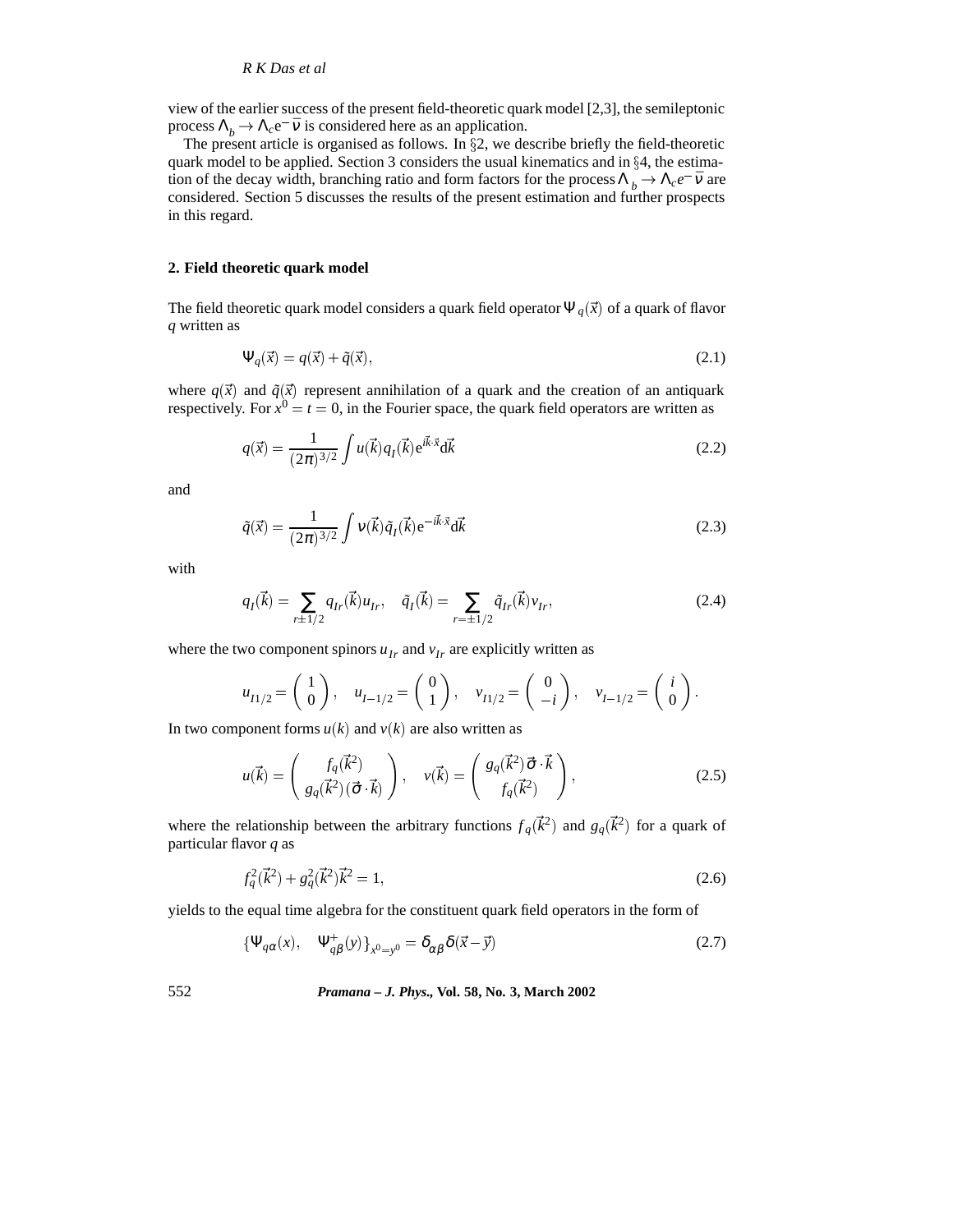

**Figure 1.** The semileptonic decay of a heavy quark *Q* into a lighter quark *q* and a virtual *W*, which becomes a charged lepton and neutrino.

with  $\alpha$  and  $\beta$  as Dirac quantum numbers.

The baryon states  $|\Lambda_h(\vec{0})\rangle$  and  $|\Lambda_c(\vec{K})\rangle$  in the rest and moving frames respectively are described in the present model in terms of quark field operators consistent with their SU(6) quantum numbers along with the ground state harmonic oscillator wave function as

$$
|\Lambda_{b}(\vec{0})\rangle = \frac{\varepsilon_{ijk}}{2\sqrt{3}} \int \delta(\vec{k}_{1} + \vec{k}_{2} + \vec{k}_{3}) \tilde{U}_{\Lambda_{b}}(\vec{k}_{1}, \vec{k}_{2}, \vec{k}_{3}) d\vec{k}_{1} d\vec{k}_{2} d\vec{k}_{3}
$$
  

$$
\times \left[ \left\{ u_{11/2}^{i+}(\vec{k}_{1}) d_{1-1/2}^{j+}(\vec{k}_{2}) - u_{1-1/2}^{i+}(\vec{k}_{1}) d_{11/2}^{j+}(\vec{k}_{2}) \right\} b_{11/2}^{k+}(\vec{k}_{3}) \right] |vac\rangle, \tag{2.8}
$$

$$
|\Lambda_{c}(\vec{K})\rangle = \frac{\varepsilon_{ijk}}{2\sqrt{3}} \int \delta(\vec{k}'_{1} + \vec{k}'_{2} + \vec{k}'_{3}) \tilde{U}_{\Lambda_{c}}(\vec{k}'_{1}, \vec{k}'_{2}, \vec{k}'_{3}) d\vec{k}'_{1} d\vec{k}'_{2} d\vec{k}'_{3}
$$
  
 
$$
\times \left[ \left\{ u_{11/2}^{i+}(\vec{k}'_{1} + \lambda_{1}\vec{K}) d_{1-1/2}^{j+}(\vec{k}'_{2} + \lambda_{2}\vec{K}) - u_{1-1/2}^{i+}(\vec{k}'_{1} + \lambda_{1}\vec{K}) d_{11/2}^{j+}(\vec{k}'_{2} + \lambda_{2}\vec{K}) \right\}
$$
  
 
$$
\times c_{11/2}^{k+}(\vec{k}'_{3} + \lambda_{3}\vec{K}) \right] |vac\rangle, \tag{2.9}
$$

with  $\lambda_1, \lambda_2$  and  $\lambda_3$  being fractions of momentum carried by the constituent quarks satisfying the constraint  $\lambda_1 + \lambda_2 + \lambda_3 = 1$ . Here,  $\tilde{U}_{\Lambda_b}(\vec{k}_1, \vec{k}_2, \vec{k}_3)$  and  $\tilde{U}_{\Lambda_c}(\vec{k}'_1, \vec{k}'_2, \vec{k}'_3)$  are the baryon wave functions for  $\Lambda_b$  and  $\Lambda_c$  respectively and is written for any baryon *B* in general as

$$
\tilde{U}_B(\vec{k}_1, \vec{k}_2, \vec{k}_3) = \left(\frac{3R_B^4}{\pi^2}\right)^{3/4} \exp\left[-\frac{R_B^2}{6} \sum_{i < j} (\vec{k}_i - \vec{k}_j)^2\right],\tag{2.10}
$$

where  $R_B$  is the harmonic oscillator radius for the baryon *B*.

## **3. Kinematics of semileptonic decay of baryons**

In the present case of the semileptonic decay process  $\Lambda_b$  decays into  $\Lambda_c$ ,  $e^-$  and  $\bar{v}$  as shown in figure 1, where *b*-flavored quark of the parent baryon  $\Lambda_b$  decays into *c*-flavored quark and a charged *W*-boson which subsequently decays in the leptonic channel through an electron and an antineutrino, the other two constituent quarks of the baryon  $\Lambda_b$  acting as

*Pramana – J. Phys.,* **Vol. 58, No. 3, March 2002** 553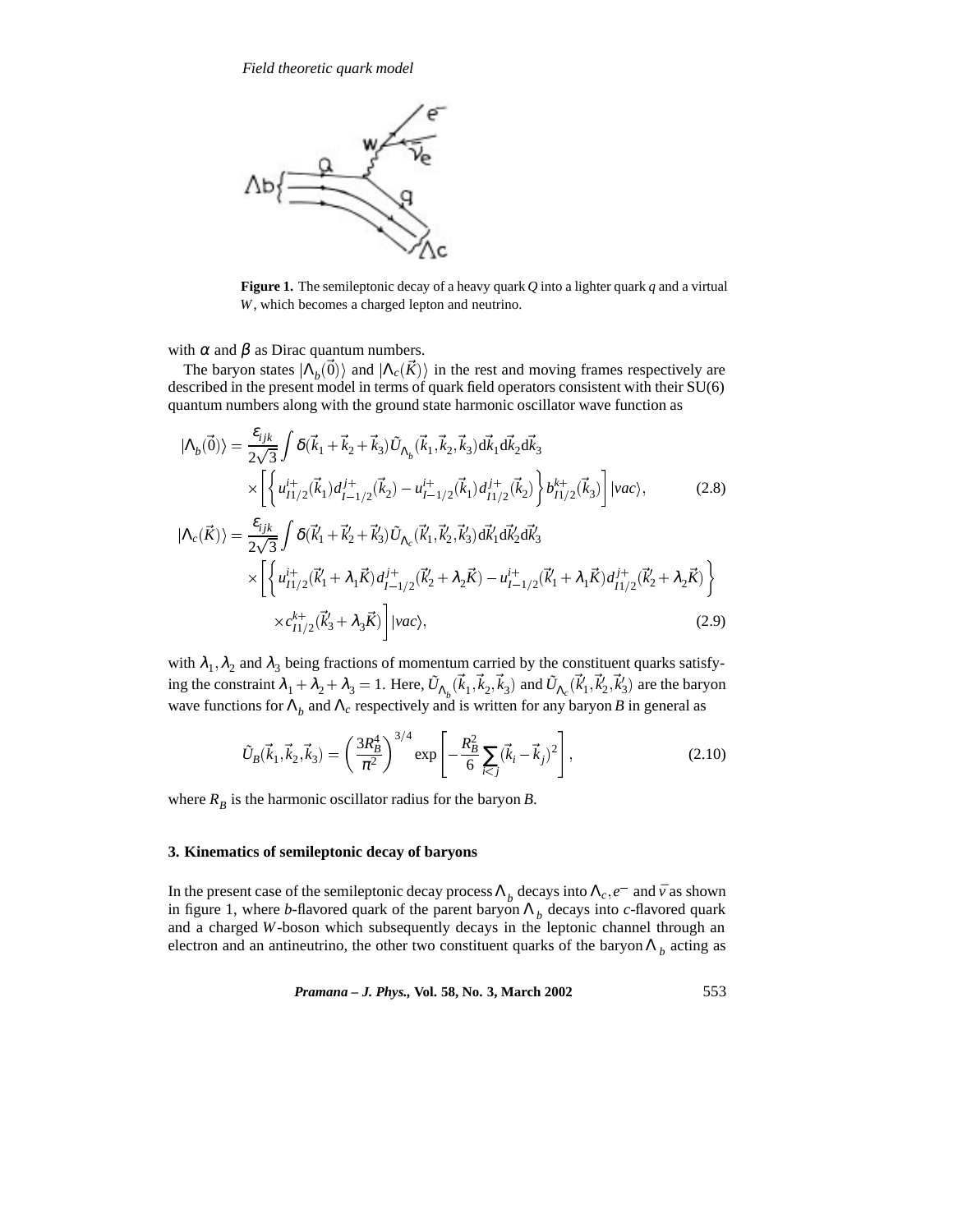spectators and finally a Λ*<sup>c</sup>* is formed from the *c* and the two spectators. Such a process has calculational simplicity while considering it in the parent baryon  $(\Lambda_h)$  rest frame. Nevertheless, lepton center of mass (CM) frame of reference is worth considering in this regard for the sake of comparison of estimations with the experimental observations. The natural variables such as initial baryon energy  $(E_{\Lambda_k})$ , final baryon energy  $(E_{\Lambda_c})$  and momentum  $(\vec{k})$  in terms of the dimensionless variable  $y = q^2/m_{\Lambda_b}^2$  in the center of mass frame are expressed as [11]

$$
E_{\Lambda_b} = \frac{m_{\Lambda_b}}{2\sqrt{y}} \left( 1 - \frac{m_{\Lambda_b}^2}{m_{\Lambda_c}^2} + y \right),\tag{3.1a}
$$

$$
E_{\Lambda_c} = \frac{m_{\Lambda_b}}{2\sqrt{y}} \left( 1 - \frac{m_{\Lambda_c}^2}{m_{\Lambda_b}^2} - y \right),\tag{3.1b}
$$

$$
|\vec{k}| = \frac{|\vec{K}|}{\sqrt{y}}
$$
(3.1c)

while in the parent rest frame the energy and three momenta of daughter baryon  $\Lambda_c$  are

$$
\tilde{E}_{\Lambda_c} = \frac{m_{\Lambda_b}}{2} \left( 1 + \frac{m_{\Lambda_c}^2}{m_{\Lambda_b}^2} - y \right),
$$
\n(3.2a)

$$
|\vec{K}| = \frac{m_{\Lambda_b}}{2} \left[ \left( 1 - \frac{m_{\Lambda_c}^2}{m_{\Lambda_b}^2} - y \right)^2 - \frac{4m_{\Lambda_c}^2}{m_{\Lambda_b}^2} y \right]^{1/2}.
$$
 (3.2b)

The *S*-matrix element of the decay process is written in the standard form as

$$
S_{fi} = \langle f|S|i\rangle = \delta_4(p_f - p_i)M_{fi},\tag{3.3}
$$

where the transition matrix element of the decay process is written as

$$
M_{fi} = \frac{1}{(2\pi)^2} \times \frac{1}{4\sqrt{M_i E_f E_e E_v}} \mathbf{m}_{fi}
$$
\n(3.4a)

with

$$
\mathbf{m}_{fi} = \frac{G_{\rm F} V_{cb} H_{\mu} L^{\mu}}{\sqrt{2}},\tag{3.4b}
$$

where  $M_i = m_{\Lambda_i}$  is the mass of the initial baryon and  $E_f = E_{\Lambda_c}$ ,  $E_e$  and  $E_v$  are the energies of the final baryon, electron and neutrino respectively,  $G_F$  is the effective Fermi-coupling constant,  $V_{cb}$  is the CKM matrix element and  $H_{\mu}$  and  $L_{\mu}$  are the hadronic and leptonic matrix elements respectively and are explicitly written as

$$
H_{\mu} = \sqrt{4M_i E_f} \langle \Lambda_c(\vec{k}) | \bar{\Psi}_{\Lambda_c}(\vec{0}) \gamma_{\mu} (1 - \gamma_5) \Psi_{\Lambda_b}(\vec{0}) | \Lambda_b(\vec{p}) \rangle.
$$
 (3.5)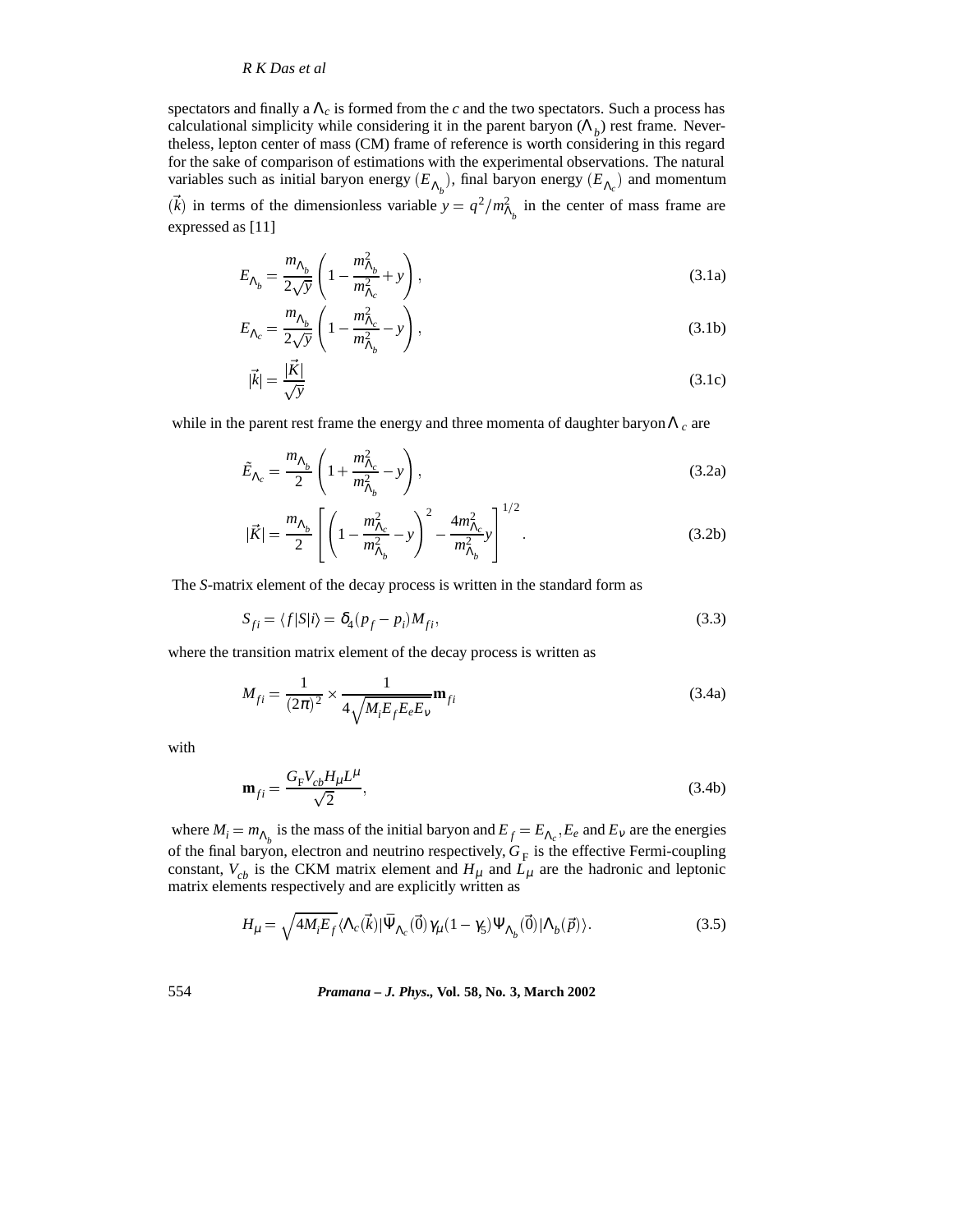Now, with baryon states of  $\S$ 2, the hadronic matrix element is explicitly written in initial parent rest frame as

$$
H_{\mu} = \sqrt{4M_i E_f} \langle \Lambda_c(\vec{K}) | J_5^{\mu}(0) | \Lambda_b(\vec{0}) \rangle
$$
\n(3.6)

and for the leptonic part

$$
L^{\mu} = \bar{u}_r \gamma^{\mu} (1 - \gamma_5) u_s, \qquad (3.7)
$$

where  $u_r$  and  $u_s$  are the leptonic spinors, i.e. Dirac spinors.

The matrix element of the hadronic current can be constructed from Lorentz-invariant form factors and the four vectors involved in the process. The quark current when explicitly written becomes,  $J_5^{\mu} = V^{\mu} - A^{\mu}$ , where  $V^{\mu}$  and  $A^{\mu}$  are the vector and axial vector parts of the quark current respectively. Taking this, one defines,

$$
\langle \Lambda_c(\vec{k}) | V^{\mu}(0) | \Lambda_b(\vec{p}) \rangle = \bar{u}_{Ir}^c \left[ g(q^2) \gamma^{\mu} + g_+(q^2) (\vec{p} + \vec{k})^{\mu} \right. \left. + g_-(q^2) (\vec{p} - \vec{k})^{\mu} \right] u_{Is}^b,
$$
\n(3.8)

$$
\langle \Lambda_c(\vec{k}) | A^{\mu}(0) | \Lambda_b(\vec{p}) \rangle = \bar{u}_{Ir}^c \left[ a(q^2) \gamma^{\mu} \gamma_5 + a_+(q^2) (\vec{p} + \vec{k})^{\mu} \gamma_5 + a_-(q^2) (\vec{p} - \vec{k})^{\mu} \gamma_5 \right] u_{Is}^b.
$$
\n(3.9)

Here,  $u_{Ir}^c$  and  $u_{Is}^b$  are the spinors associated with  $\Lambda_c$  and  $\Lambda_b$  respectively. Further, the four momentum transfer *q* in the present case is in terms of the initial and final momenta of hadrons in the leptonic center of mass frame and is written as  $q^2 = (p - k)^2$ . The form factors are also conventionally expressed by introducing dimensionless variables through a scaling with respect to the initial baryon mass  $m_{\Lambda_b}$ , i.e.  $y = q^2/m_{\Lambda_b}^2$ . Neglecting the lepton mass, the kinematic range of the dimensionless variable *y* is expressed in terms of a constraint relation as

$$
0 \le y \le \left(1 - \frac{m_{\Lambda_c}}{m_{\Lambda_b}}\right)^2. \tag{3.10}
$$

The differential decay width for the exclusive semileptonic decays with a baryon in the final state is written in general form as [10,11]

$$
\frac{d\Gamma}{dy} = \frac{G_F^2 |V_{cb}|^2 K m_{\Lambda_b}^2 y}{96\pi^3} |\vec{H}|^2,
$$
\n(3.11)

where the net helicity amplitude *H* is expressed in terms of helicity basis contributions as

$$
|\vec{H}|^2 = |\vec{H}_+|^2 + |\vec{H}_-|^2 + |\vec{H}_0|^2,\tag{3.12}
$$

with  $|\vec{H}_+|^2 + |\vec{H}_-|^2$  and  $|\vec{H}_0|^2$  referring to the transverse and to the longitudinal polarisation modes respectively. The helicity amplitudes when expressed in terms of invariant form factors become

*Pramana – J. Phys.,* **Vol. 58, No. 3, March 2002** 555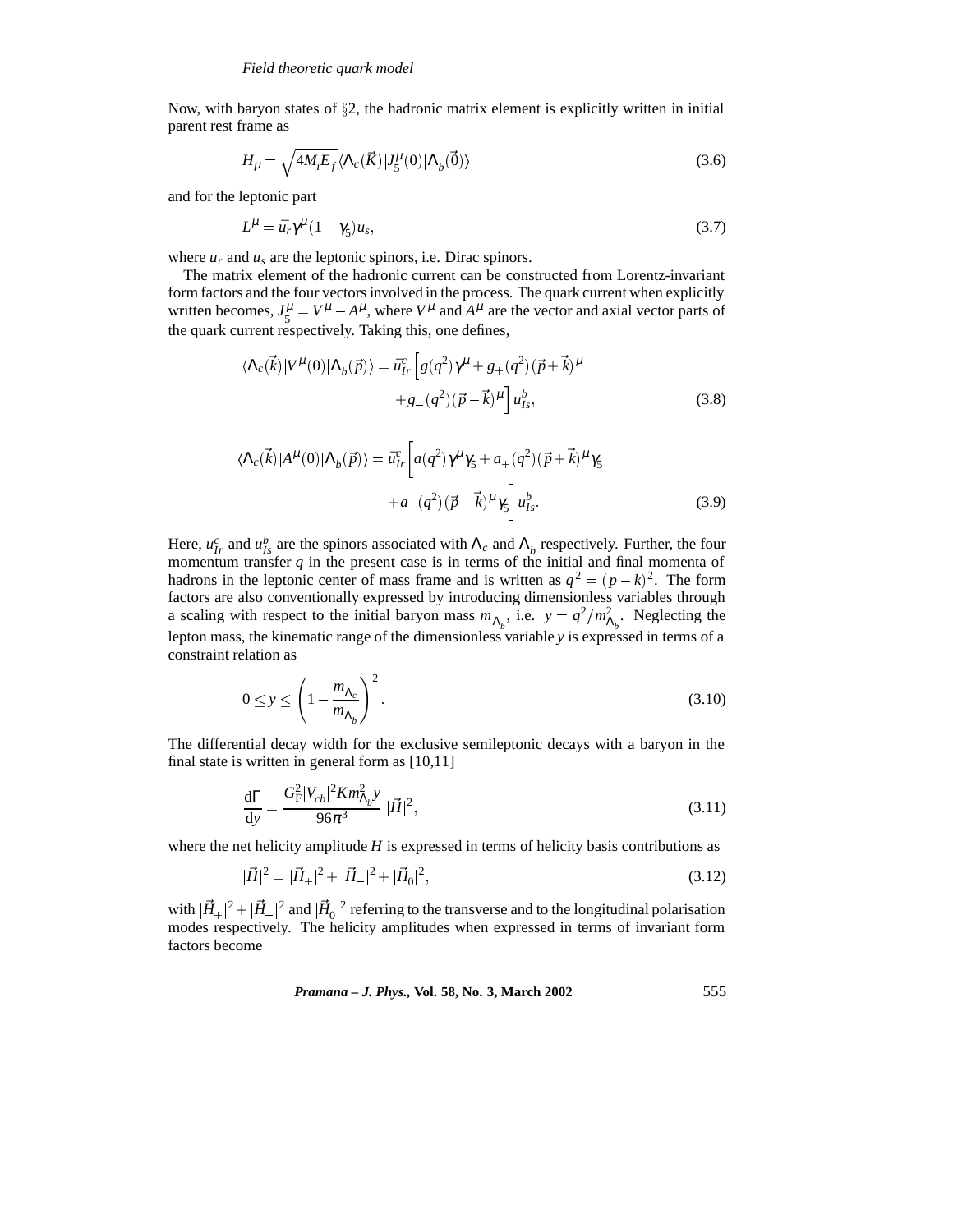$$
\vec{H}_{\pm} = \pm (aF_0 \mp gF_-),\tag{3.13}
$$

and

$$
\vec{H}_0 = \left\{ \left[ 2a \left( 1 - \frac{1}{2} F_0 \right) - \frac{2k}{\sqrt{y}} a_+ F_- \right]^2 + \left[ \frac{2k}{\sqrt{y}} g_+ F_0 + g F_+ \right]^2 \right\}^{1/2}
$$
(3.14)

with the  $e\bar{v}$  center of mass frame momentum  $k = |\vec{k}|$ , and

$$
F_{\pm} = \left[\frac{(E_{\Lambda_b} + m_{\Lambda_b})(E_{\Lambda_c} + m_{\Lambda_c})}{4m_{\Lambda_b}m_{\Lambda_c}}\right]^{1/2} \left[\frac{k}{\sqrt{y}(E_{\Lambda_c} + m_{\Lambda_c})} \pm \frac{k}{\sqrt{y}(E_{\Lambda_b} + m_{\Lambda_b})}\right]
$$
(3.15)

and

$$
F_0 = \left[\frac{(E_{\Lambda_b} + m_{\Lambda_b})(E_{\Lambda_c} + m_{\Lambda_c})}{4m_{\Lambda_b}m_{\Lambda_c}}\right]^{1/2} \left[1 - \frac{k^2}{y(E_{\Lambda_b} + m_{\Lambda_b})(E_{\Lambda_c} + m_{\Lambda_c})}\right].
$$
\n(3.16)

Subsequently one also obtains the longitudinal to transverse contribution ratio as

$$
\frac{\Gamma_{\rm L}}{\Gamma_{\rm T}} = \frac{\int |\vec{H}_0|^2 k y \, \mathrm{d}y}{\int (|\vec{H}_+|^2 + |\vec{H}_-|^2) k y \, \mathrm{d}y},\tag{3.17}
$$

where  $\Gamma$ <sub>L</sub> and  $\Gamma$ <sub>T</sub> are the longitudinal and transverse decay widths respectively.

# **4. Semileptonic decay of baryons and form factors**

Two light quarks being spectators the hadronic current when calculated, the weak hadronic current arises only due to the heavy quarks with the form  $V^{\mu} - A^{\mu}$ . The corresponding quark current when sandwiched between the two baryon states of the field-theoretic model [2,3] described earlier, yields to

$$
H_{\mu} = \sqrt{4m_{\Lambda_b}E_{\Lambda_c}} \int d\vec{k}_1 d\vec{k} \tilde{U}_{\Lambda_c}^* (\vec{k}_1', \vec{k}_2', \vec{k}_3') \tilde{U}_{\Lambda_b} (\vec{k}_1, \vec{k}_2, \vec{k}_3) \times \bar{u}_{1/2}^c (\vec{k}') \gamma^{\mu} (1 - \gamma_5) u_{1/2}^b (\vec{k}),
$$
\n(4.1)

where  $u_{1/2}^c(\vec{k}')$  and  $u_{1/2}^b(\vec{k})$  are the spinors of the model for *c* and *b* quarks respectively, and the momenta after  $\delta$ -function integrations are,

$$
\vec{k}'_1 = \vec{k}_1 - \lambda_1 \vec{K}, \ \vec{k}'_2 = \vec{k}_2 - \lambda_2 \vec{K}, \ \vec{k}'_3 = \vec{k} + \vec{K} - \lambda_3 \vec{K}, \n\vec{k}_2 = -\vec{k}_1 - \vec{k}, \ \vec{k}_3 = \vec{k}, \ \vec{k}' = \vec{k} + \vec{K}.
$$
\n(4.2)

In fact we will use these momenta identities while deducing the temporal and spatial components of the matrix element  $H_{\mu}$ .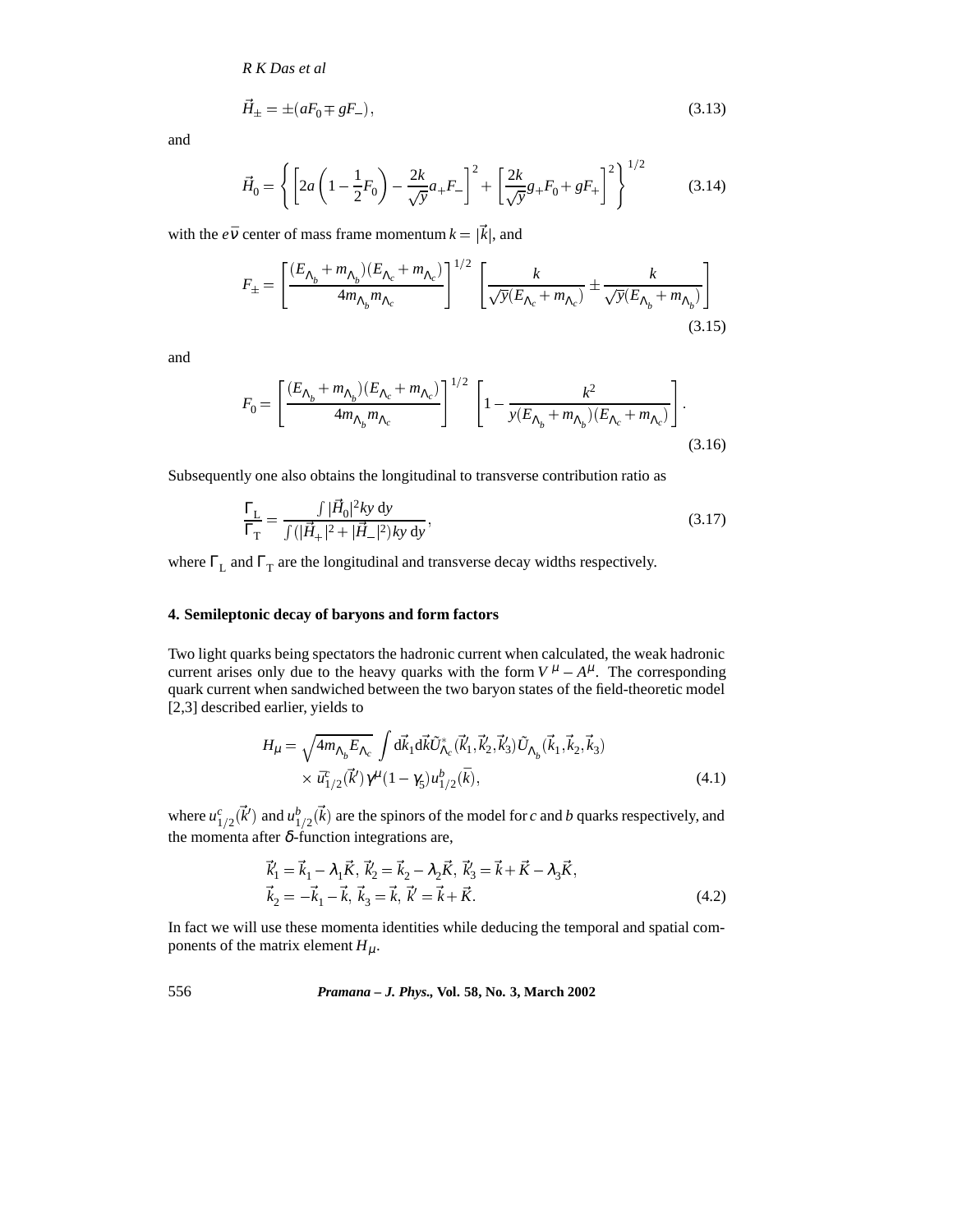Thus, the temporal and the spatial components of the matrix element of the hadronic current of eq. (4.1) becomes

$$
H_{\mu} = [(H_{V}^{0} - H_{A}^{0}, H_{V}^{S} - H_{A}^{S})]
$$
  
\n
$$
= \sqrt{4m_{\Lambda_{b}}E_{\Lambda_{c}}} \int d\vec{k}d\vec{k}_{1}\tilde{U}_{\Lambda_{c}}^{*} (\vec{k}_{1} - \lambda_{1}\vec{K}, -(\vec{k}_{1} + \vec{k} + \lambda_{2}\vec{K}), (\vec{k} + \vec{K} - \lambda_{3}\vec{K}))
$$
  
\n
$$
\times \tilde{U}_{\Lambda_{b}} (\vec{k}_{1}, -(\vec{k}_{1} + \vec{k}), \vec{k}) u_{1/2}^{+} \left\{ f_{c}(\vec{k}^{2}) f_{b}(\vec{k}^{2}) + (\vec{\sigma} \cdot \vec{k}) (\vec{\sigma} \cdot \vec{k}) g_{c}(\vec{k}^{2}) g_{b}(\vec{k}^{2}) - f_{b}(\vec{k}^{2}) g_{c}(\vec{k}^{2})(\vec{\sigma} \cdot \vec{K}) \right\} \left\{ f_{b}(\vec{k}^{2}) g_{c}(\vec{k}^{2}) (\vec{K} + i(\vec{\sigma} \times \vec{K}))
$$
  
\n
$$
- (f_{b}(\vec{k}^{2}) f_{c}(\vec{k}^{2}) - \frac{g_{b}(\vec{k}^{2}) g_{c}(\vec{k}^{2})}{3} \vec{k}^{2}) \right\} \vec{\sigma} u_{1/2}, \qquad (4.3)
$$

where the notations  $(H_V^0, H_V^S)$ , are for temporal and spatial components for the matrix element of the vector part of the hadronic current while  $(H_A^0, H_A^S)$ , are for the axial vector part of the current and  $\vec{k}' = \vec{k} + \vec{K}$ .

However, for the sake of further simplifications we approximate here the parameters of the constituent quark field operators through expansions as

$$
f_{q_i}(\vec{k}^2) = (1 - g_{q_i}^2 k^2)^{1/2} \approx 1 - \frac{1}{2} g_{q_i}^2 k^2;
$$
  

$$
f_{q_i}(\vec{k}'^2) = (1 - g_{q_i}^2 \vec{k}'^2)^{1/2} \approx 1 - \frac{1}{2} g_{q_i}^2 \vec{k}'^2.
$$
 (4.4)

We may note here that such an approximation has been quite reasonable in the earlier applications of the model as the other higher order terms of the infinite series has been found to be highly converging and thus contribute negligibly. Thus, using such a simplifying approximation and integrating analytically the simple Gaussian integrations we write the relevant matrix elements for the temporal and spatial components of the quark currents separately as

$$
H_V^0 = u_{1/2}^+ \left[ A \left\{ 1 - \frac{1}{2} g_c^2 \vec{K}^2 - \left( \frac{2(g_c - g_b)^2 - g_c^2 g_b^2 \vec{K}^2}{4} \right) \left( \frac{2}{R_{\Lambda_c}^2 + R_{\Lambda_b}^2} + \beta^2 \vec{K}^2 \right) \right. \\ \left. + \frac{g_c^2 g_b^2}{4} \left( \frac{20}{3(R_{\Lambda_c}^2 + R_{\Lambda_b}^2)^2} + \frac{12 \beta^2 K^2}{(R_{\Lambda_c}^2 + R_{\Lambda_b}^2)} + \beta^2 \vec{K}^4 \right) \right\} \right] u_{11/2}, \tag{4.5}
$$

$$
H_V^S = u_{I1/2}^+ \left[ A g_c \left\{ 1 - \frac{g_b^2}{2} \left( \frac{2}{R_{\Lambda_c}^2 + R_{\Lambda_b}^2} + \beta^2 \vec{K}^2 \right) \right\} \left\{ \vec{K} + i(\vec{\sigma} \times \vec{K}) \right\} \right] u_{I1/2},
$$
\n(4.6)

$$
H_A^0 = u_{I1/2}^+ \left[ Ag_c \left\{ 1 - \frac{g_b^2}{2} \left( \frac{2}{R_{\Lambda_c}^2 + R_{\Lambda_b}^2} + \beta^2 \vec{K}^2 \right) \right\} (\vec{\sigma} \cdot \vec{K}) \right] u_{I1/2}, \tag{4.7}
$$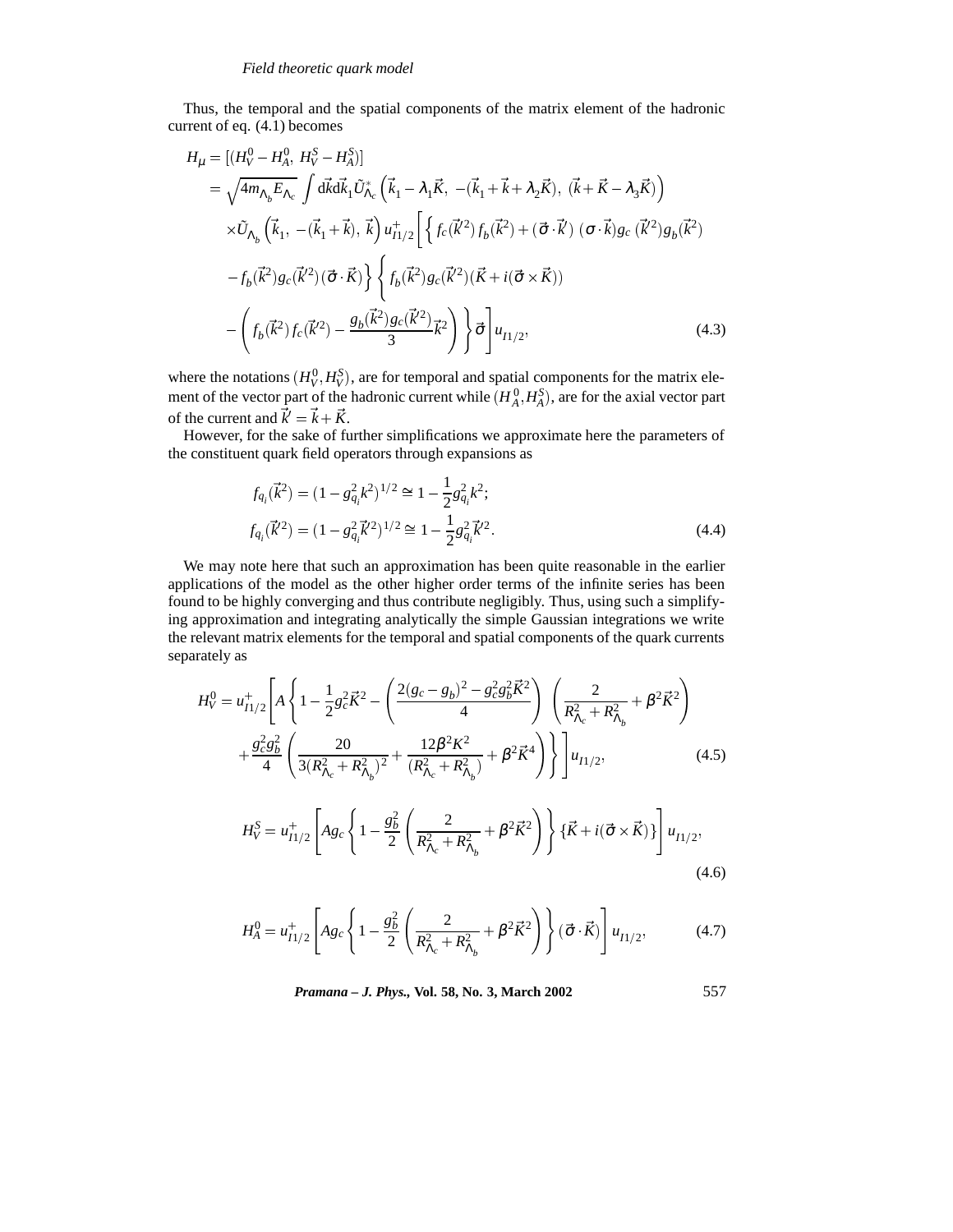$$
H_{A}^{S} = u_{11/2}^{+} \left[ A \left\{ 1 - \frac{1}{2} g_{c}^{2} \vec{K}^{2} - \left( \frac{g_{c} g_{b}}{3} + \frac{1}{2} (g_{c}^{2} + g_{b}^{2}) - \frac{1}{4} g_{c}^{2} g_{b}^{2} \vec{K}^{2} \right) \left( \frac{2}{R_{\Lambda_{c}}^{2} + R_{\Lambda_{b}}^{2}} + \beta^{2} \vec{K}^{2} \right) \right. \\ \left. + \frac{g_{c}^{2} g_{b}^{2}}{4} \left( \frac{20}{3 (R_{\Lambda_{c}}^{2} + R_{\Lambda_{b}}^{2})^{2}} + \frac{12 \beta^{2} \vec{K}^{2}}{(R_{\Lambda_{c}}^{2} + R_{\Lambda_{b}}^{2})} + \beta^{4} \vec{K}^{4} \right) \right\} \vec{\sigma} \right] u_{11/2}, \tag{4.8}
$$

with

$$
A = \sqrt{4m_{\Lambda_b}E_{\Lambda_c}} \left(\frac{4R_{\Lambda_c}^2R_{\Lambda_b}^2}{(R_{\Lambda_c}^2 + R_{\Lambda_b}^2)^2}\right)^{3/2}
$$
  
 
$$
\times \exp\left[-\left(\frac{R_{\Lambda_c}^2R_{\Lambda_b}^2}{(R_{\Lambda_c}^2 + R_{\Lambda_b}^2)}\right)(\lambda_1^2 + \lambda_2^2 + \lambda_1\lambda_2)\vec{K}^2\right],
$$
 (4.9)

$$
\beta = \frac{R_{\Lambda_c}^2}{(R_{\Lambda_c}^2 + R_{\Lambda_b}^2)} (\lambda_1 + \lambda_2).
$$
\n(4.10)

However, conventionally, in the parent rest frame the temporal and spatial components become [12,13],

$$
H_V^0 = u_{I1/2}^+ \left[ g(q^2) + (m_{\Lambda_b} + m_{\Lambda_c})g_+(q^2) + (m_{\Lambda_b} - m_{\Lambda_c})g_-(q^2) \right] u_{I1/2}, \quad (4.11)
$$

$$
H_V^S = u_{I1/2}^+ \left[ \left\{ \frac{g(q^2)}{2m_{\Lambda_c}} + g_+(q^2) - g_-(q^2) \right\} \vec{K} + i \left( \frac{\vec{\sigma} \times \vec{K}}{2m_{\Lambda_c}} \right) g(q^2) \right] u_{I1/2},
$$
\n(4.12)

$$
H_A^0 = u_{I1/2}^+ \left[ \left\{ a(q^2) - (m_{\Lambda_b} + m_{\Lambda_c})a_+(q^2) - (m_{\Lambda_b} - m_{\Lambda_c})a_-(q^2) \right\} \left( \frac{\vec{\sigma} \cdot \vec{K}}{2m_{\Lambda_c}} \right) \right] u_{I1/2},
$$
\n(4.13)

$$
H_A^S = u_{I1/2}^+ \left[ a(q^2) \vec{\sigma} \left( 1 + \frac{\vec{K}^2}{8m_{\Lambda_c}^2} \right) - (a_+(q^2) - a_-(q^2)) \left( \frac{\vec{\sigma} \cdot \vec{K}}{2m_{\Lambda_c}} \right) \vec{K} \right] u_{I1/2},
$$
\n(4.14)

which in fact when compared with eqs (4.5)–(4.8) yields explicitly to the form factors as

$$
g(q^2) = 2Am_{\Lambda_c}g_c \left(1 - \frac{g_b^2}{(R_{\Lambda_c}^2 + R_{\Lambda_b}^2)} - \frac{1}{2}g_b^2 \beta^2 \vec{K}^2\right),\tag{4.15}
$$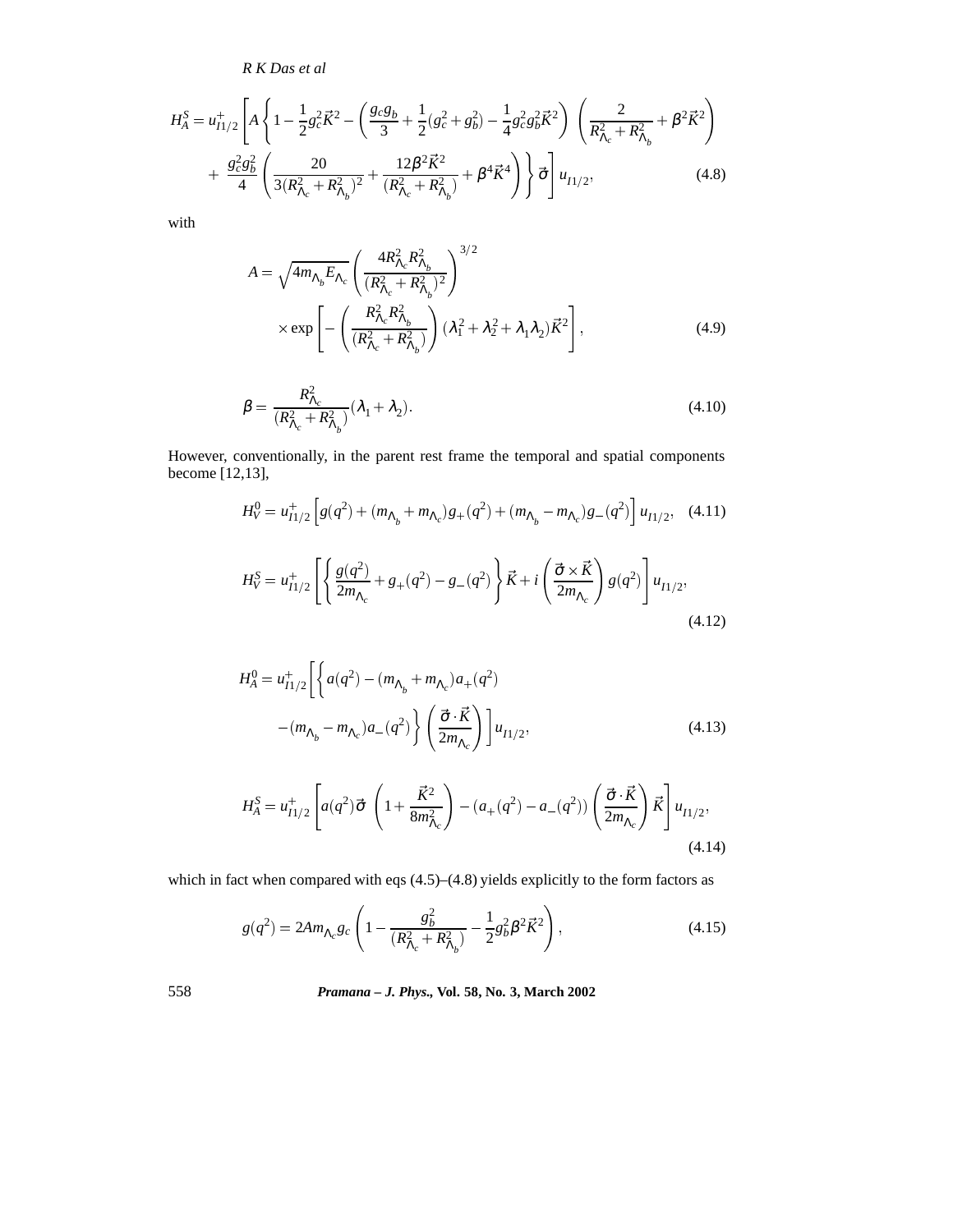*Field theoretic quark model*

$$
g_{+}(q^{2}) = \frac{A}{2m_{\Lambda_{b}}} \left[ 1 - \frac{1}{2} g_{c}^{2} \vec{K}^{2} - \left( \frac{2(g_{c} - g_{b})^{2} - g_{c}^{2} g_{b}^{2} \vec{K}^{2}}{4} \right) \left( \frac{2}{R_{\Lambda_{c}}^{2} + R_{\Lambda_{b}}^{2}} + \beta^{2} \vec{K}^{2} \right) \right]
$$
  
+ 
$$
\frac{g_{c}^{2} g_{b}^{2}}{4} \left( \frac{20}{3(R_{\Lambda_{c}}^{2} + R_{\Lambda_{b}}^{2})^{2}} + \frac{12 \beta^{2} \vec{K}^{2}}{(R_{\Lambda_{c}}^{2} + R_{\Lambda_{b}}^{2})} + \beta^{4} \vec{K}^{4} \right)
$$
  
- 
$$
2m_{\Lambda_{c}} g_{c} \left( 1 - \frac{g_{b}^{2}}{(R_{\Lambda_{c}}^{2} + R_{\Lambda_{b}}^{2})} - \frac{1}{2} g_{b}^{2} \beta^{2} \vec{K}^{2} \right) \right],
$$
(4.16)

$$
a(q^2) = A \left( 1 + \frac{\vec{K}^2}{8m_{\Lambda_c}^2} \right)^{-1} \left[ 1 - \frac{1}{2} g_c^2 \vec{K}^2 - \left( \frac{1}{2} (g_c^2 + g_b^2) + \frac{g_c g_b}{3} - \frac{1}{4} g_c^2 g_b^2 \vec{K}^2 \right) \times \left( \frac{2}{R_{\Lambda_c}^2 + R_{\Lambda_b}^2} + \beta^2 \vec{K}^2 \right) + \frac{g_c^2 g_b^2}{4} \left( \frac{20}{3(R_{\Lambda_c}^2 + R_{\Lambda_b}^2)^2} + \frac{12 \beta^2 \vec{K}^2}{(R_{\Lambda_c}^2 + R_{\Lambda_b}^2)} + \beta^4 \vec{K}^4 \right) \right],
$$
\n(4.17)

$$
a_{+}(q^{2}) = \frac{A}{2m_{\Lambda_{b}}} \left\{ \left( 1 + \frac{\vec{K}^{2}}{8m_{\Lambda_{c}}^{2}} \right)^{-1} \left[ 1 - \frac{1}{2}g_{c}^{2}\vec{K}^{2} - \left( \frac{1}{2}(g_{c}^{2} + g_{b}^{2}) + \frac{g_{c}g_{b}}{3} - \frac{1}{4}g_{c}^{2}g_{b}^{2}\vec{K}^{2} \right) \right. \\ \times \left. \left( \frac{2}{R_{\Lambda_{c}}^{2} + R_{\Lambda_{b}}^{2}} + \beta^{2}\vec{K}^{2} \right) + \frac{g_{c}^{2}g_{b}^{2}}{4} \left( \frac{20}{3(R_{\Lambda_{c}}^{2} + R_{\Lambda_{b}}^{2})^{2}} + \frac{12\beta^{2}\vec{K}^{2}}{(R_{\Lambda_{c}}^{2} + R_{\Lambda_{b}}^{2})} + \beta^{4}\vec{K}^{4} \right) \right] \\ - 2m_{\Lambda_{c}}g_{c} \left( 1 - \frac{g_{b}^{2}}{(R_{\Lambda_{c}}^{2} + R_{\Lambda_{b}}^{2})} - \frac{1}{2}g_{b}^{2}\beta^{2}\vec{K}^{2} \right) \right\}.
$$
 (4.18)

Next, using the conventional expression for the two body final state decay width as

$$
\Gamma_{(\Lambda_b \to \Lambda_c \bar{e}\bar{v})} = \int_{y_{\text{min}}}^{y_{\text{max}}} \frac{G_{\text{F}}^2 |V_{cb}|^2 \vec{K}^2 m_{\Lambda_b}^2 y}{96\pi^3} \left( |H_+|^2 + |H_-|^2 + |H_0|^2 \right) dy,
$$
(4.19)

one can have the estimation for the same. However, we may note here that while estimating the *y*-integral in eq. (4.19), one is to express the helicity amplitudes described in eqs  $(3.13)$ – $(3.16)$  in terms of the form factors of  $(4.15)$ – $(4.18)$  as functions of the lab-frame Λ*<sup>c</sup>* momentum *K* which subsequently generates a *y* dependence of the integrand through eq. (3.2b) in the kinematically allowed range. Further, such an integrand does not favor an analytical integration and so to obtain the decay widths one performs a numerical integration.

# **5. Results and discussions**

With the expressions in eqs (4.15)–(4.18) of earlier section, we calculate here dimensionless form factors with the model parameters such as constituent quark masses, harmonic oscillator radii of the baryons taken from earlier applications of the model [2–9] as

*Pramana – J. Phys.,* **Vol. 58, No. 3, March 2002** 559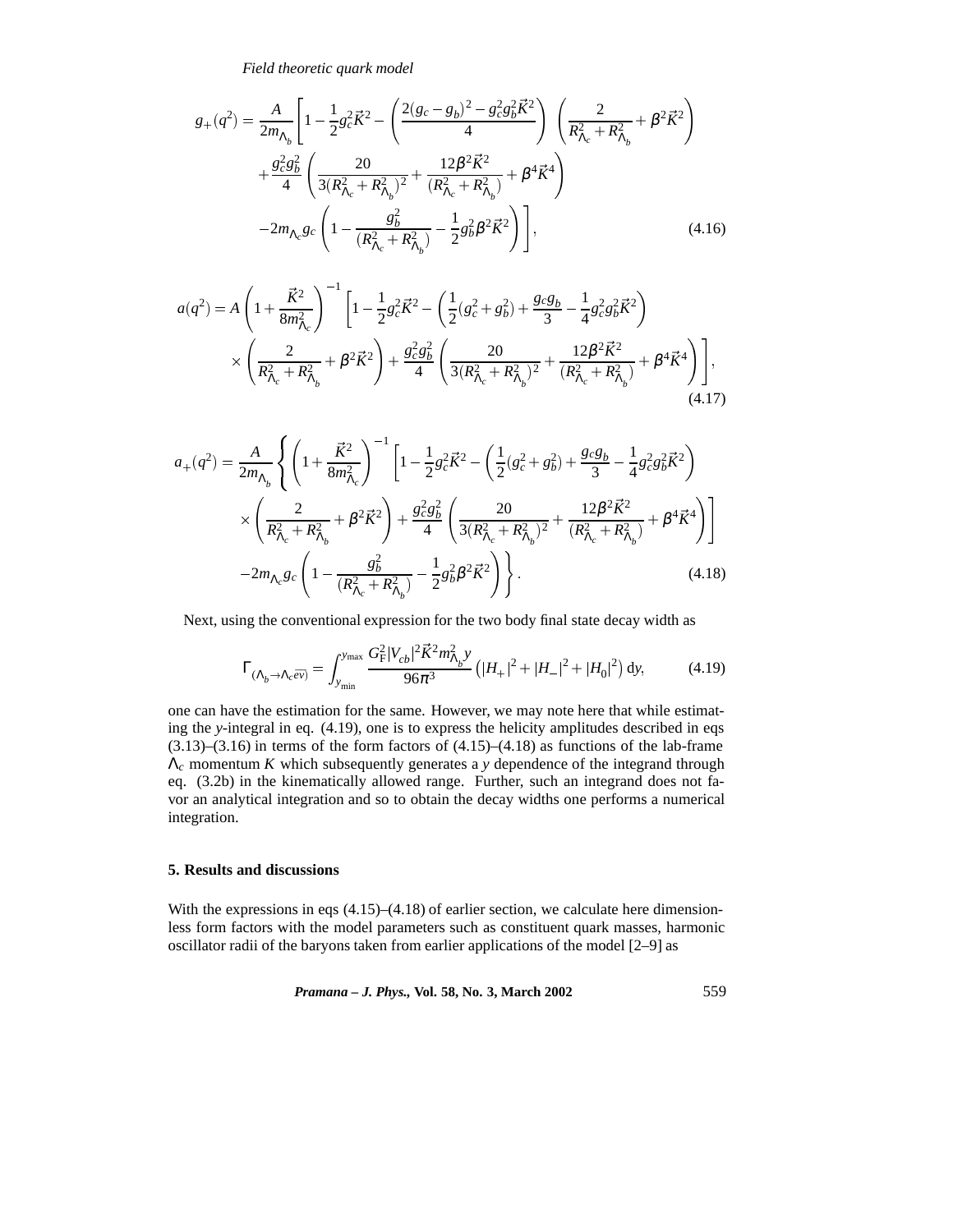$$
m_c = 1.8 \text{ GeV}, \quad m_b = 4.5 \text{ GeV}, \quad R_{\Lambda_c}^2 = R_{\Lambda_b}^2 = 14 \text{ GeV}^{-2},
$$
  
\n $g_c = \frac{1}{2m_c} = 0.277 \text{ GeV}^{-1} \quad \text{and} \quad g_b = \frac{1}{2m_b} 0.111 \text{ GeV}^{-1}.$  (5.1)

We take baryon masses and CKM matrix element as the central values of their experimental measurements [14]. The momentum fractions  $\lambda_i$ 's in the present calculation taken as the free parameters to be

$$
\lambda_1 = \lambda_2 = 0.0725, \quad \lambda_3 = 0.855,\tag{5.2}
$$

where SU(2) flavor symmetry has been utilised. With these parameters when we calculate weak decay form factors in dimensionless forms at  $q^2 = q_{\text{max}}^2$  and tabulate them in table 1 along with those estimated in other quark models [10,11], we observe a reasonable agreement. We may note that the present model explicitly derives the  $q<sup>2</sup>$  dependence of form factors in the allowed kinematic range unlike the pole dominance model [11,13] where one extrapolates from their values at  $q_{\text{max}}^2$  to obtain a  $q^2$  dependence. However, we have not described them explicitly in the present brief report, rather, we have reported their values at  $q^2 = q_{\text{max}}^2$  in table 1 for comparison with other estimations [10,11,15,16]. With the estimated form factors, we evaluate numerically the integral in eq. (4.19) to obtain the decay rate  $(\Lambda_b \to \Lambda_c e^- \bar{v})$  and the polarisation ratio  $\Gamma_L/\Gamma_T$  and report them in table 2 along with the experiment [14] and those of refs [10,11].

The present calculation which does not make an explicit use of heavy quark symmetry [17] derives the weak form factors by taking into account the standard model interaction and a nonrelativistic field-theoretic quark model. Like its earlier success, the present model [2,3] has explained this exclusive semileptonic decay in a much simplified and tractable manner due to the harmonic oscillator hadronic wave functions. We may note that even though higher energy is available in the final state, it is surprising to note the success of the nonrelativistic models in explaining such a process. However, in this regard we believe it

**Table 1.** Form factors for the process  $\Lambda_b \to \Lambda_c e^- \bar{\nu}$ .

| Form factors                | Present estimation Ref. [10] Ref. [11] |         |         |
|-----------------------------|----------------------------------------|---------|---------|
| $g(q_{\text{max}}^2)$ (GeV) | 9.1                                    | 8.02    | 9.0     |
| $g_{+}(q_{\rm max}^2)$      | $-0.17$                                | $-0.15$ | $-0.17$ |
| $a(q_{\text{max}}^2)$ (GeV) | 7.15                                   | 7.07    | 7.1     |
| $a_{\pm}(q^2_{\rm max})$    | $-0.17$                                | 0.008   | $-0.17$ |

**Table 2.** Decay rate  $\Gamma_{\Lambda_b \to \lambda_c e^- \bar{v}}$  and polarisation ratio  $\Gamma_L/\Gamma_T$ .

|                                 | Decay rate Present estimation                                                                                | Ref. [10] | Ref. [11] | Expt. |
|---------------------------------|--------------------------------------------------------------------------------------------------------------|-----------|-----------|-------|
| $\Gamma$                        | $3.745 \times 10^{-14}$ GeV $3.75 \times 10^{-14}$ GeV $3.88 \times 10^{-14}$ GeV $3.75 \times 10^{-14}$ GeV |           |           |       |
| $\Gamma_{\rm L}/\Gamma_{\rm T}$ | 1.19                                                                                                         |           | 1.2       | 11    |

560 *Pramana – J. Phys.,* **Vol. 58, No. 3, March 2002**